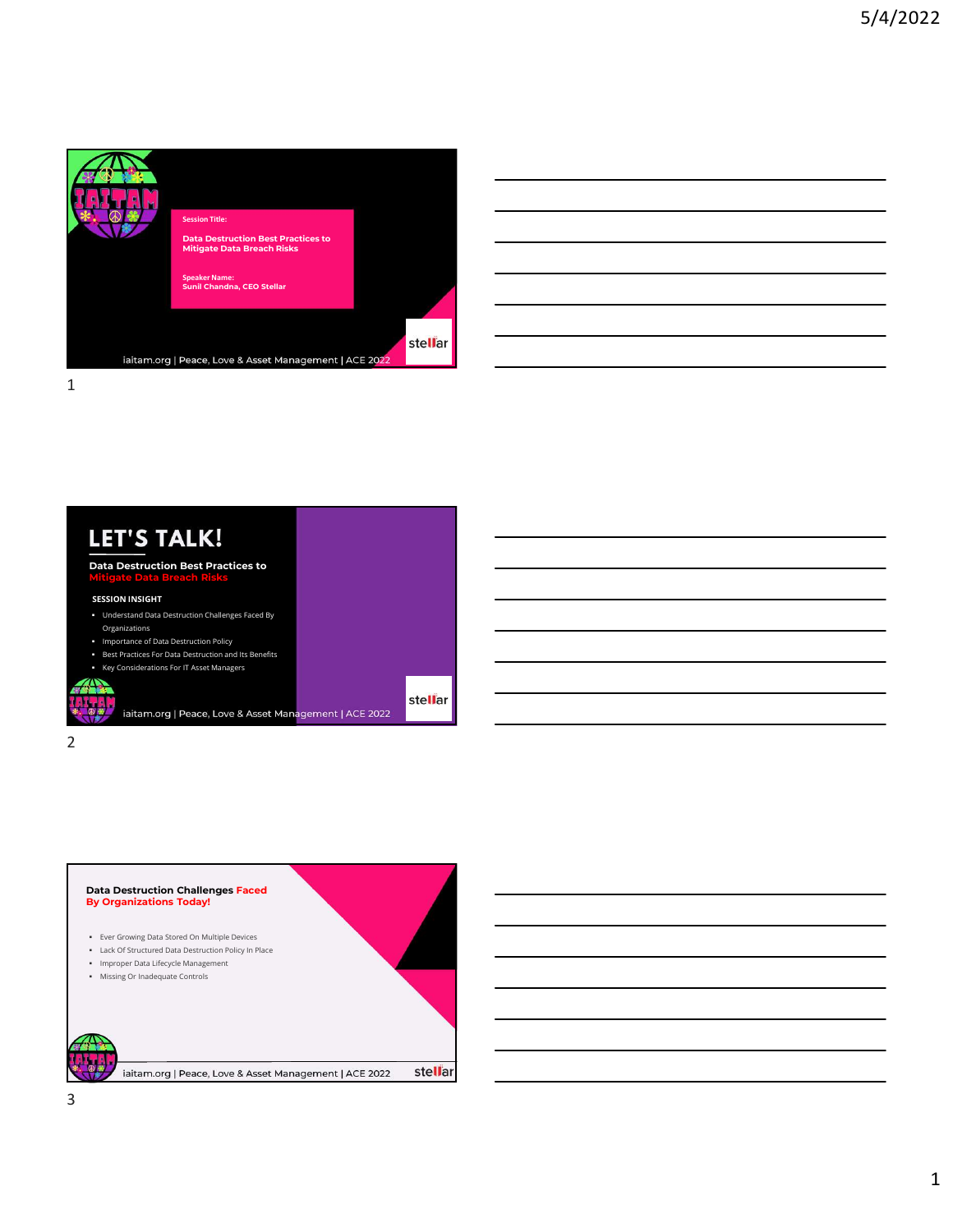#### Importance of Data Destruction Policy : Worth a Mention

Data Destruction Policy is a document that aims to prevent unauthorized<br>disclosure of confidential information through controlled disposal and destruction of media.<br>destruction of media.

Guides Data Destruction Basis the Type of Storage Media

4

stellar

- Defines the Ownership & Accountabilities
- Ensures Compliance as per the Applicable Law(s) Helps Safeguard Against Data Breaches
- 

may be erased but not degaussed.

 $5<sub>5</sub>$ 



Data Destruction Best Practice #1 Audit The Devices To Identify All Types Of Storage Media IT Asset Managers (ITAMs) should be aware of the different media types constituting a device before choosing the appropriate data destruction methods. For example, a desktop PC may comprise a hard disk drive, SSD and any additional storage. Data on Hard drives may be destructed using a software based erasure or the drive degaussed or shredded. SSD however

stellar iaitam.org | Peace, Love & Asset Management | ACE 2022

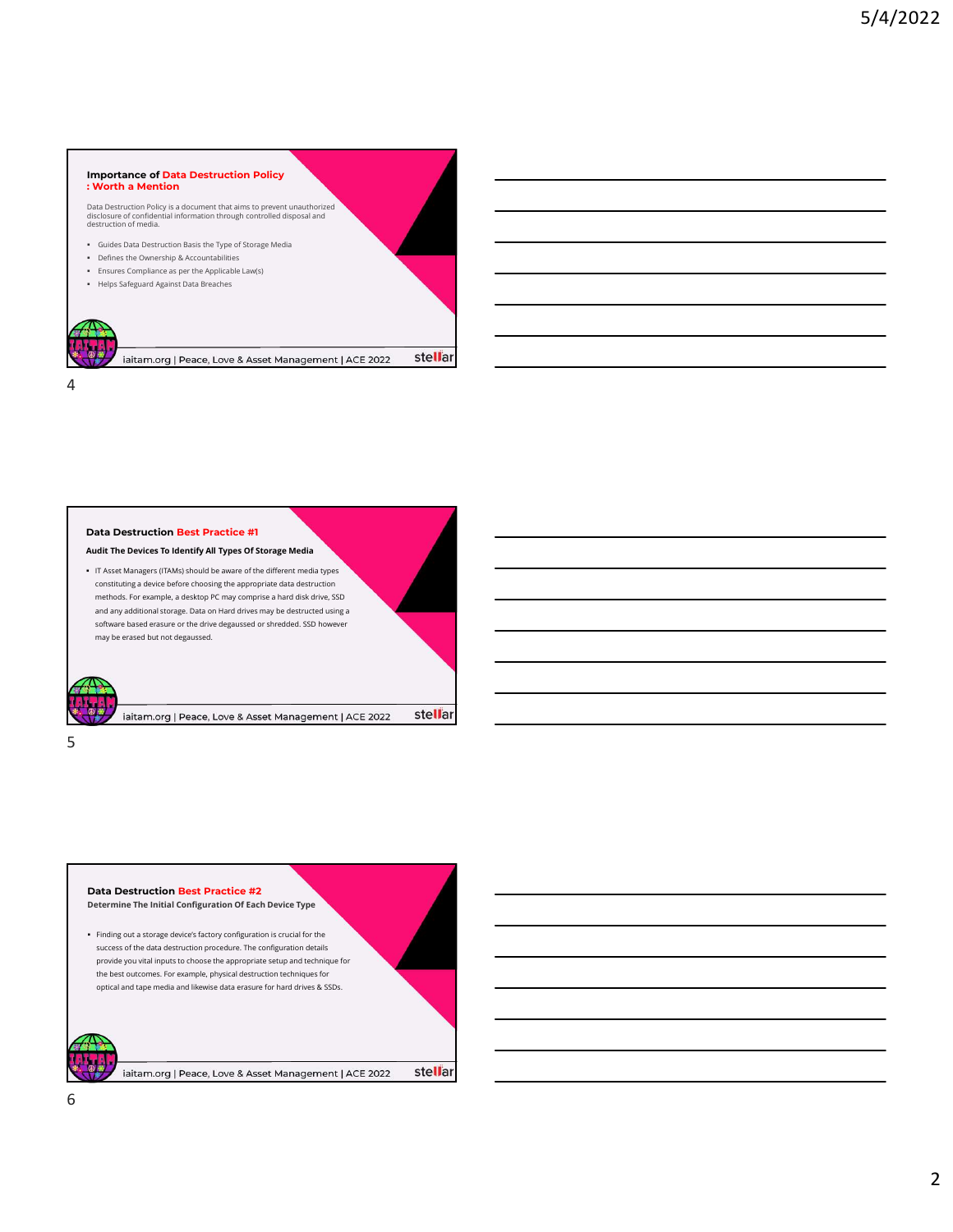## Data Destruction Best Practice #3

Do Not Rely Solely On The Native Read/Write Interface For Overwriting

 Read and write commands issued through the device interface may not overwrite all areas on the storage media. These memory locations could include remapped sectors or Host protected areas and may not be wiped **using native Commands issued through the device interface for examples the commands issued through the device interface may not experience and write commands issued through the device interface may not be viped<br>pusing ant** 



7



stellar iaitam.org | Peace, Love & Asset Management | ACE 2022

8 and 2010 and 2010 and 2010 and 2010 and 2010 and 2010 and 2010 and 2010 and 2010 and 2010 and 2010 and 2010

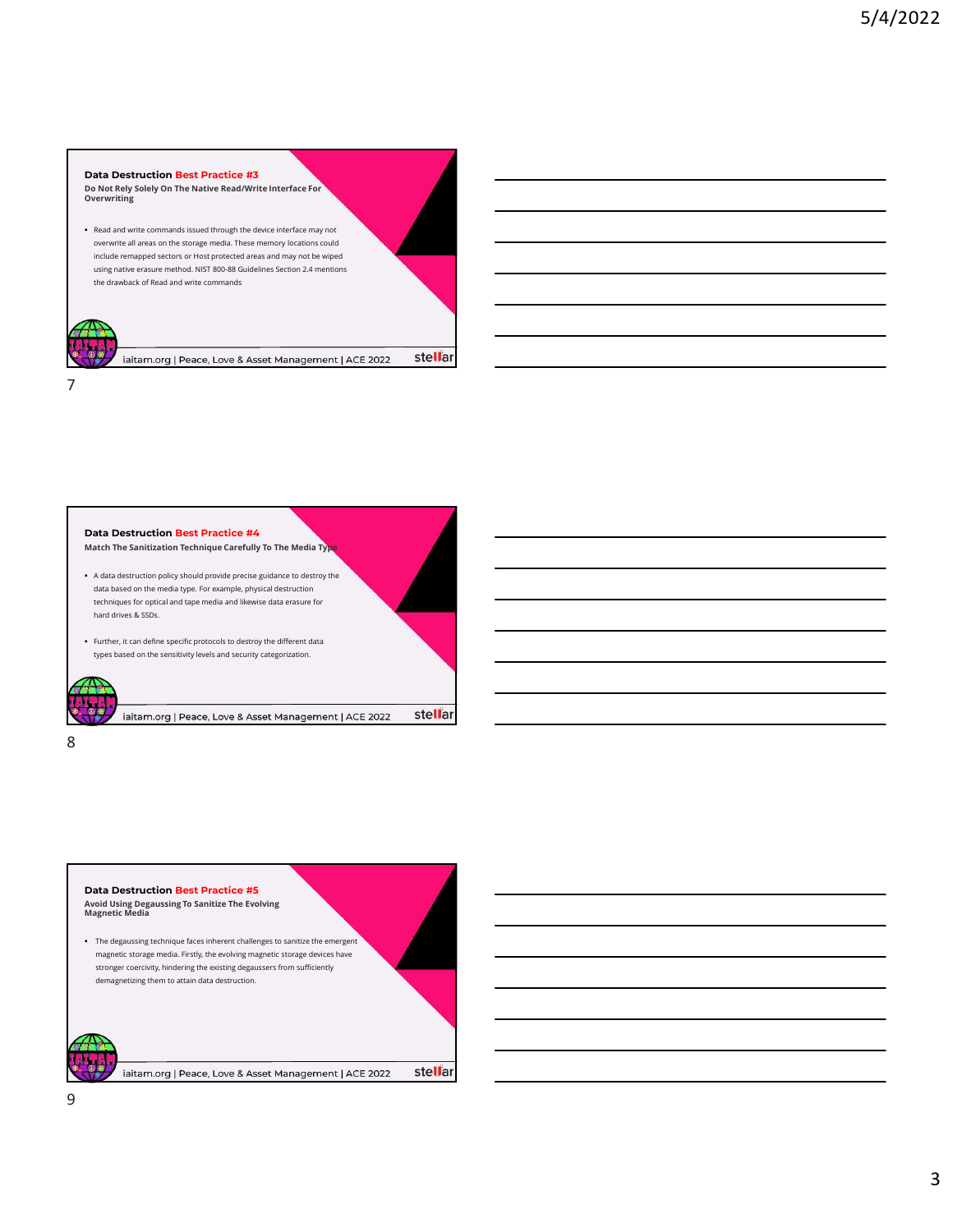## Data Destruction Best Practice #6

Use Cryptographic Erase (CE) With Discretion

- Cryptographic erase is an effective method to sanitize self-encrypting drives by destroying the media encryption key (MEK). However, the technique cannot secure potentially unencrypted data on the device against the risks of exposure or recovery.
- Also, CE is not to be used if encryption was enabled after storing data on the device, or if you suspect the existence of encryption keys elsewhere.



stellar iaitam.org | Peace, Love & Asset Management | ACE 2022

10



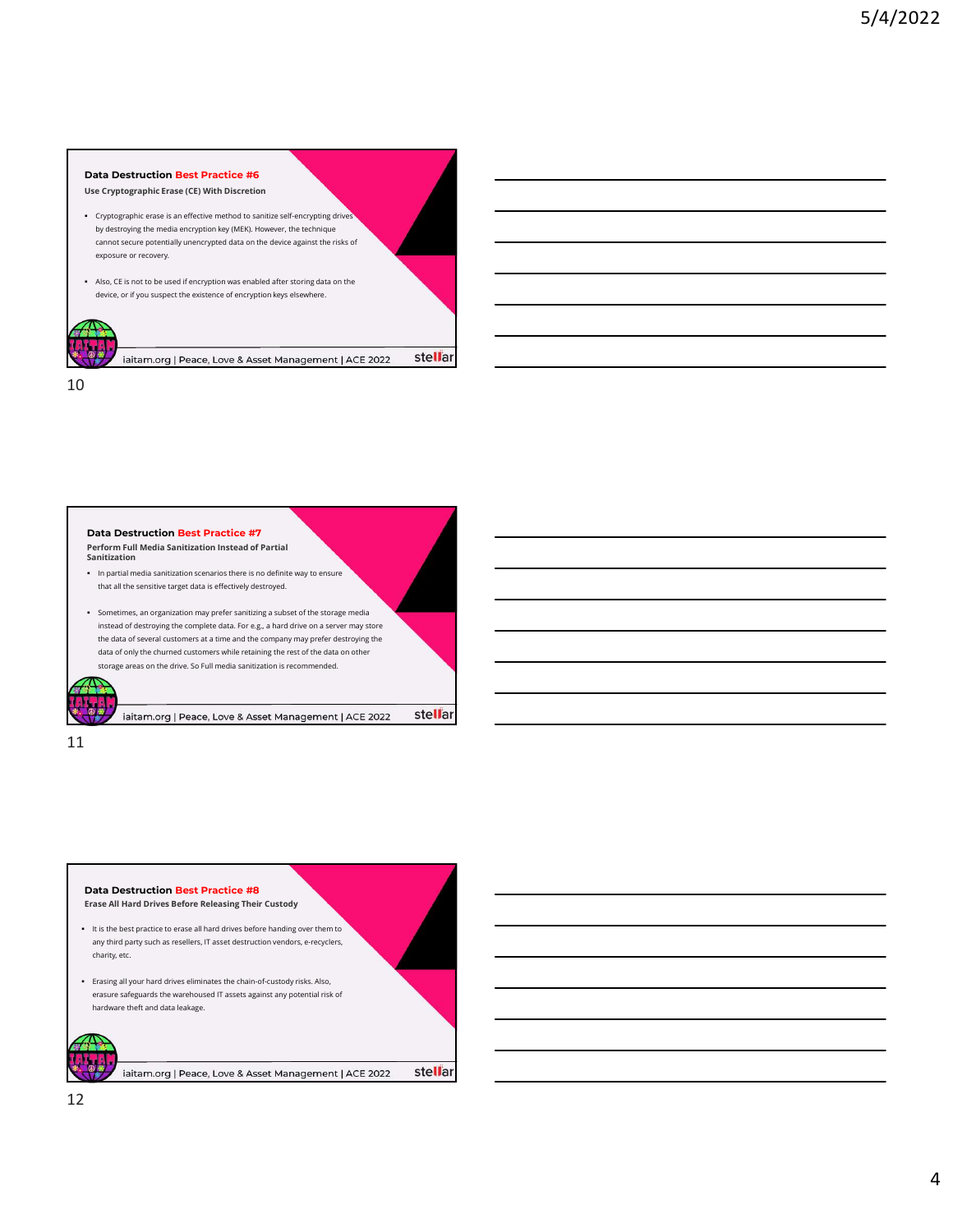# Verify The Data Destruction Results, Equipment & Personnel Data Destruction Best Practice #9

- Efficacy of every data destruction process is guaranteed through verification. This is done by reading all accessible memory locations or performing representative sampling of pseudorandom location on media and verifying the results.
- NIST SP 800-88 recommends in section 4.7.3 that a Full verification should be performed if time and external factors permit.



stellar iaitam.org | Peace, Love & Asset Management | ACE 2022

13



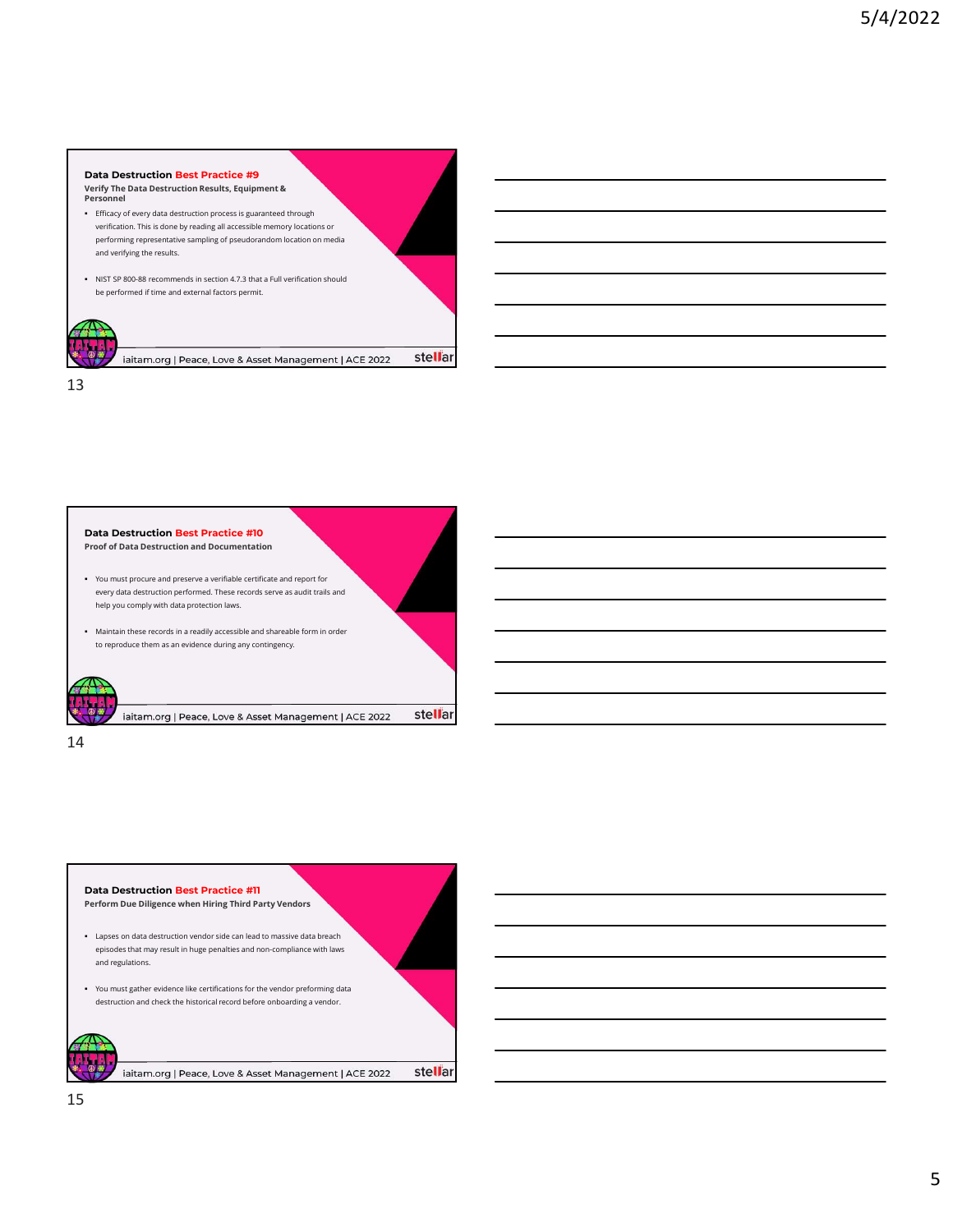#### Benefits of Data Destruction Best Practices

- Ensures Permanent Destruction
- Helps Maintain Compliance
- Ensures Data Security & Brand Protection
- Reduce Data Breach Risks **Prevent Hefty Fines and Penalties**
- 
- Helps Protect Environment & Achieve Sustainability
- Peace of Mind



stellar